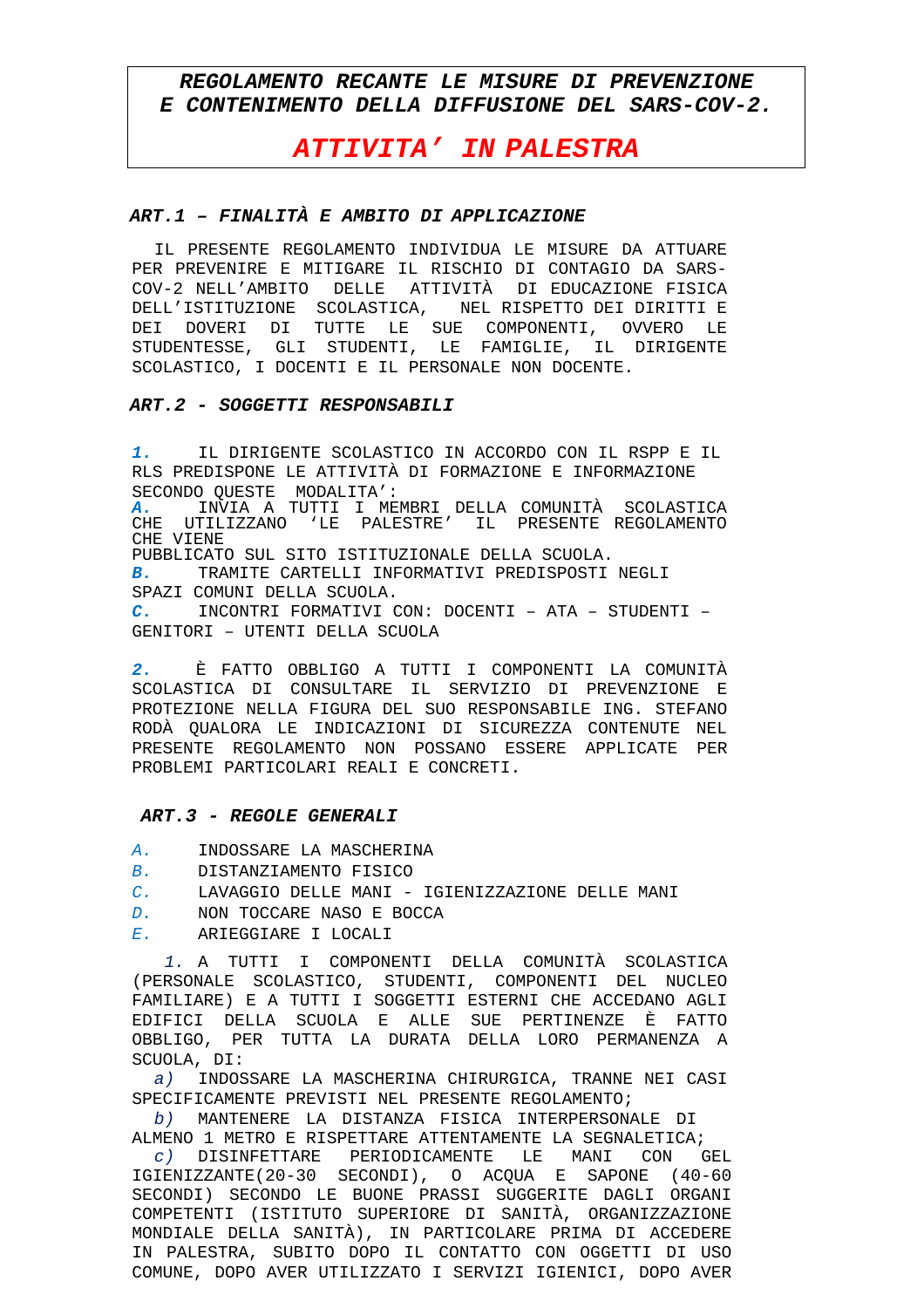BUTTATO IL FAZZOLETTO E PRIMA E DOPO AVER MANGIATO.

 $d$ ) EVITARE DI TOCCARE CON LE MANI NON LAVATE IL NASO E LA BOCCA

e) AREARE I LOCALI:

UN AMBIENTE CHIUSO E AFFOLLATO COSTITUISCE

**TTNT** PERICOLO SIA PER L'ACCUMULO DI DIVERSI AGENTI INQUINANTI SIA PER L'ACCUMULO DI POTENZIALI AGENTI PATOGENI. IL RICAMBIO DELL'ARIA COSTITUISCE UN ELEMENTO FONDAMENTALE PER LA PREVENZIONE

#### ART. 4 - RESPONSABILITA' GENITORIALE

1. IN RELAZIONE ALL'OBIETTIVO DI CONTENERE I RISCHI DI CONTAGIO DA SARS-COV-2, L'INTERA COMUNITÀ SCOLASTICA È CHIAMATA AD ADOTTARE MISURE DI PROPRIA COMPETENZA. PER PREVENIRE E CONTRASTARE LA DIFFUSIONE DEL VIRUS.

2. I GENITORI DI TUTTI GLI STUDENTI DEVONO MONITORARE CON ATTENZIONE LO STATO DI SALUTE DEI PROPRI FIGLI E DI LORO STESSI

3. LA SCUOLA DISPONE DI TERMOMETRI E, IN QUALSIASI MOMENTO, POTRÀ FARNE USO PER MONITORARE LE SITUAZIONI DUBBIE..

### ART. 5- MODALITÀ GENERALI DI INGRESSO IN PALESTRA

1 .L'ACCESSO ALLE PALESTRE E ALLE LORO PERTINENZE È VIETATO NEI SEGUENTI CASI:

IN PRESENZA DI FEBBRE OLTRE 37.5°C O ALTRI SINTOMI RICONDUCIBILI AL COVID-19. IN TAL CASO È NECESSARIO RIMANERE A CASA E CONSULTARE TELEFONICAMENTE UN OPERATORE SANITARIO OUALIFICATO, OVVERO IL MEDICO DI FAMIGLIA, IL PEDIATRA DI LIBERA SCELTA, LA GUARDIA MEDICA O IL NUMERO VERDE REGIONALE.

A CHIUNOUE, NEGLI ULTIMI 14 GIORNI, ABBIA AVUTO CONTATTI STRETTI CON SOGGETTI RISULTATI POSITIVI AL SARS-COV-2 O PROVENGA DA ZONE A RISCHIO CHE EVENTUALMENTE SARANNO SEGNALATE DALLE AUTORITÀ NAZIONALI O REGIONALI.

2. OGNI COMPONENTE DELLA SCUOLA E' A CONOSCENZA DELL'OBBLIGO PREVISTO DALL'ART.20\_C.2\_LETT.E DEL D.LGS. 81/2008 DI SEGNALARE IMMEDIATAMENTE AL DIRIGENTE QUALSIASI EVENTUALE CONDIZIONE DI PERICOLO PER LA SALUTE, TRA CUI SINTOMI INFLUENZALI RICONDUCIBILI AL COVID-19, PROVENIENZA DA ZONE A RISCHIO O CONTATTO CON PERSONE POSITIVE AL VIRUS NEI 14 GIORNI PRECEDENTI, E IN TUTTI I CASI IN CUI LA NORMATIVA VIGENTE IMPONE DI INFORMARE IL MEDICO DI FAMIGLIA E L'AUTORITÀ SANITARIA E DI RIMANERE AL PROPRIO DOMICILIO.

3 . OGNI COMPONENTE DELLA SCUOLA ASSICURA:

DI AVER PROVVEDUTO AUTONOMAMENTE, PRIMA DELL'ACCESSO IN PALESTRA ALLA RILEVAZIONE DELLA TEMPERATURA CORPOREA CHE NON DEVE RISULTARE SUPERIORE A 37,5°C

IT NON ESSERE ATTUALMENTE SOTTOPOSTA/O ALLA MISURA DELLA OUARANTENA O DELL'ISOLAMENTO FIDUCIARIO CON SORVEGLIANZA SANITARIA AI SENSI DELLA NORMATIVA IN VIGORE

DI NON AVERE FAMIGLIARI O CONVIVENTI RISULTATI POSITIVI AL COVID-19

DI AVER COMPRESO E RISPETTARE TUTTE LE PRESCRIZIONI CONTENUTE IN QUESTO REGOLAMENTO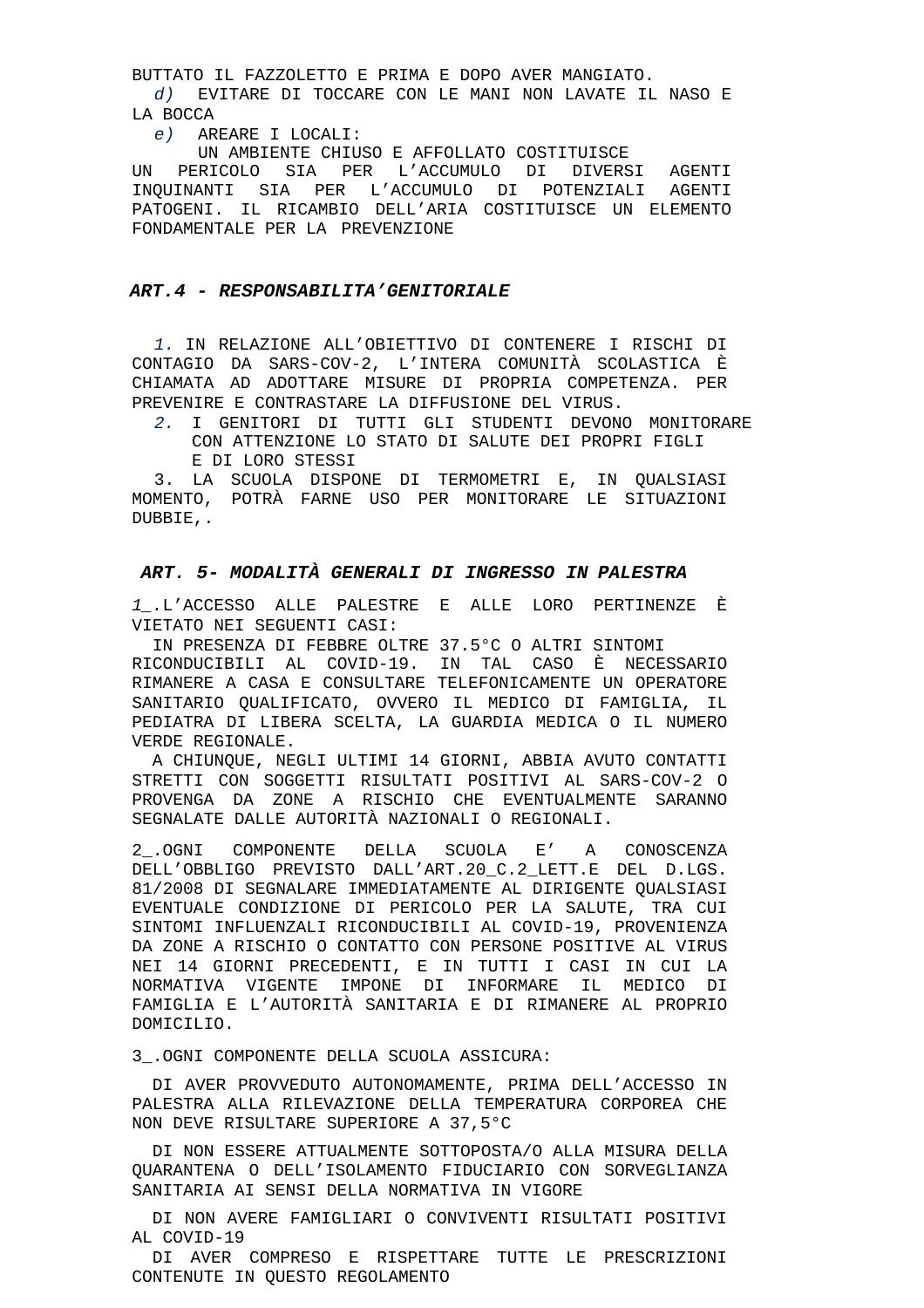**\_**PER OGNI PALESTRA SONO INDIVIDUATI PERCORSI DI INGRESSO E USCITA, INDICATI DA APPOSITA SEGNALETICA, ATTRAVERSO I QUALI GLI STUDENTI I DOCENTI-PERSONALE ATA DEVONO TRANSITARE DURANTE LE OPERAZIONIDI INGRESSO E DI USCITA E SPOSTAMENTO INTERNO.

**\_**TUTTA LA COMUNITA' SCOLASTICA DOVRA' RISPETTARE LA SEGNALETICA RELATIVA AI SENSI DI MARCIA, MANTENERE ORDINATAMENTE IL DISTANZIAMENTO FISICO DALLE ALTRE PERSONE PRESENTI ED ENTRARE ED USCIRE SENZA ATTARDARSI NEI LUOGHI DI TRANSITO.

## **ART. 6 LEZIONI DI EDUCAZIONE FISICA**

IMMEDIATAMENTE DOPO IL SUO UTILIZZO.

#### ABBIGLIAMENTO

 PER EFFETUARE LA LEZIONE DI EDUCAZIONE FISICA, GLI STUDENTI PER SVOLGERE LE ATTIVITA' PREVISTE INDOSSERANNO ADEGUATO ABBIGLIAMENTO CON QUESTE MODALITA':

..A. GLI STUDENTI INDOSSANO [DA CASA] UN 'ABBIGLIAMENTO ADATTO ALL'ATTIVITA MOTORIA' (E' PREVISTO SOLO IL CAMBIO DELLE CALZATURE NELLO SPOGLIATOIO [IL CAMBIO DELLE CALZATURE AVVIENE IN GRUPPI: MAX 4 PERSONE]: LE CALZATUTRE VENGONO POSTE IN UN SACCO-BORSA CHE VIENE DEPOSITATO IN UNA ZONA DELL'AREA PALESTRA). ..B. GLI STUDENTI DEVONO CAMBIARE IL PROPRIO ABBIGLIAMENTO PERTANTO SI RECHERANNO IN GRUPPI DI MAX.4 PERSONE (INDICATI DALL'INSEGNANTE) NEGLI SPOGLIATOI; GLI STUDENTI AVRANNO UN CONTENITORE (SACCO – BORSA) PER RIPORRE I PROPRI EFFETTI PERSONALI ALL'USCITA DALLO SPOGLIATOIO PER LIBERARE IL VANO

MASCHERINA – IGIENIZZAZIONE MANI GLI STUDENTI PER ANDARE IN PALESTRA INDOSSANO LA MASCHERINA E PORTANO L'OCCORRENTE PER LO SVOLGIMENTO DELLE LEZIONI. OGNI STUDENTE PRIMA DI ENTRARE IN PALESTRA DISINFETTA LE MANI PRESSO L'APPOSITO EROGATORE.

 GLI STUDENTI IN QUESTA ATTIVITA' LABORATORIALE POSSONO ABBASSARE LA MASCHERINA [DURANTE LE ESERCITAZIONI PRATICHE] SE TRA OGNI OPERATORE VIENE GARANTITA LA DISTANZA MINIMA INTERPERSONALE PARI AD ALMENO 2,00 M. (PER GARANTIRE TALE DISTANZA DURANTE 'GLI ESERCIZI A CORPO LIBERO' LE POSTAZIONI TRA GLI STUDENTI AVRANNO UNA DISTANZA MINIMA PARI A 3,00 M).

ATTIVITA' IN PALESTRA

.QUANDO TUTTI GLI ALUNNI SONO PRONTI PUO' INIZIARE LA LEZIONE PRATICA DI EDUCAZIONE FISICA.

..OGNI ALUNNO SEGUE TUTTE LE INDICAZIONI DELL'INSEGNANTE PER EFFETTUARE LE ESERITAZIONI 'A CORPO LIBERO' IN PARTICOLARE SEGUE LE INDICAZIONI RELATIVE AL DISTANZIAMENTO (LA MASCHERINA PUÒ ESSERE ABBASSATA DURANTE OGNI ATTIVITA PRATICA [PER LE QUALI IN QUESTA FASE SONO CONSENTITE ESCLUSIVAMENTE 'ESERCITAZIONI INDIVIDUALI A CORPO LIBERO DA FERMO'] SE VIENE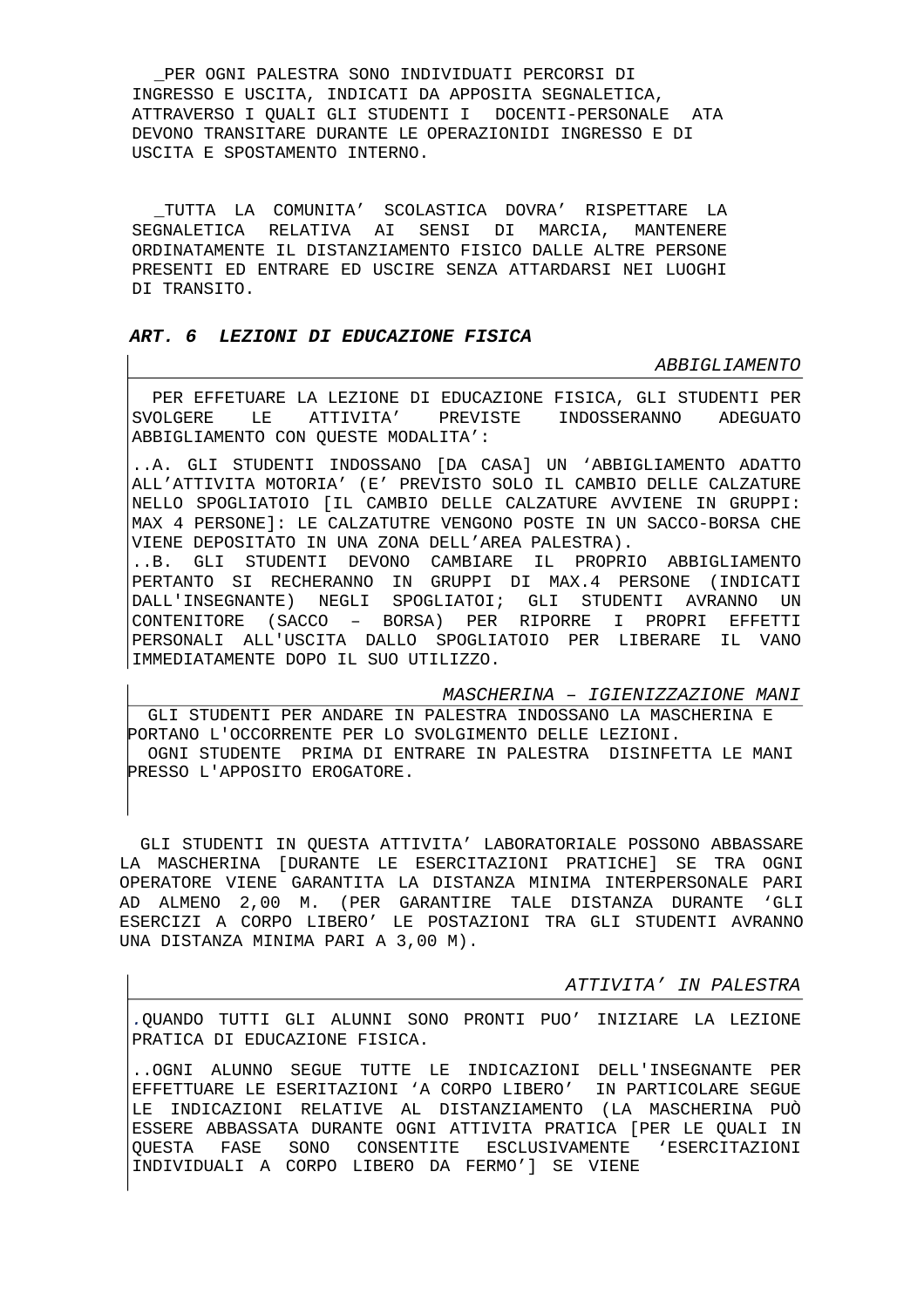TERMINE LEZIONI AL TERMINE DELLA LEZIONE GLI STUDENTI A TURNI [MAX QUATTRO ALUNNI] SI RIPRENDONO IL PROPRIO CONTENITORE ED ACCEDONO ALLO SPOGLIATOIO PER IL CAMBIO DELLE CALZATURE E/O DELL'ABBIGLIAMENTO. QUANDO TUTTI GLI STUDENTI SONO PRONTI PER IL RITORNO IN CLASSE DISINFETTANO LE MANI E INDOSSANDO LA MASCHERINA ESCONO DALLA PALESTRA IN FILA INDIANA PER DIRIGERSI IN CLASSE. IN PALESTRA E' VIETATO SVOLGERE ATTIVITA' DIVERSE DALLE ESRCITAZIONI DI EDUCAZIONE FISICA. NEL 'VANO PALESTRA' IN GENERE E' VIETATO SVOLGERE ATTIVITA' CON QUADERNI\_LIBRI\_APPARECCHIATURE.VARIE.(COMPUTER)\_ECC. IN CASO DI UTILIZZO DI QUADERNI LIBRI ECC. E' VIETATO LO SCAMBIO TRA STUDENTI. \_IN PALESTRA E' VIETATO MANGIARE. AL TERMINE DI OGNI LEZION<mark>E</mark> IL LOCALE PALESTRA VERRA MANTENUTO IL DISTANZIAMENTO MINIMO TRA LE POSTAZIONI. ALL'INTERNO DELLA PALESTRA IN QUESTA FASE OPERATIVA SONO VIETATE: A. LE 'ESERCITAZIONI IN GRUPPO' B. LE 'ESERCITAZIONI CHE PREVEDONO LA CORSA DEGLI STUDENTI' C. TUTTE LE 'DISCIPLINE SPORTIVE DI SQUADRA' IN CUI E' POSSIBILE IL CONTATTO FISICO. SONO PERMESSE 'ATTIVITA' INDIVIDUALI' CHE PREVEDONO: IL DISTANZIAMENTO MINIMO TRA LE 'POSTAZIONI DEGLI STUDENTI' IGIENIZZAZIONE (PRIMA DELL'USO) DEGLI ACCESSORI UTILIZZATI NELL'ATTIVITA'. DURANTE LA LEZIONE SI POSSONO UTILIZZARE ESLUSIVAMENTE E SINGOLARMENTE: PICCOLI ATTREZZI (ES. FUNICELLA, ELASTICI,PALLA, RACCHETTA, UNIHOCKEY, ECC..) CHE AL TERMINE DELL'ESERCITAZIONE DOVRANNO ESSERE IGIENIZZATI (GLI ATTREZZI DI PROPRIETA' DEGLI STUDENTI PREVIA IGIENIZZAZIONE VENGONO PORTATI A CASA). GRANDI ATTREZZATURE (ES. SCALA SVEDESE, ASSE, BIKE, ECC..); PRIMA DELL'ESERCITAZIONE (INDIVIDULE) OGNI STUDENTE SI DEVE IGIENIZZARE. DURANTE LA LEZIONE IN BASE ALLE INDICAZIONI DEL DOCENTE GLI STUDENTI POSSONO UTILIZZARE: PICCOLI ATTREZZI/ACCESSORI (ES. TAPPETINO) CHE VENGONO PORTATI DA CASA DALLO STUDENTE E PORTATI VIA AL TERMINE DELLE LEZIONI.

#### **ART.7 - MISURE DI PREVENZIONE**

1.CIASCUNA PALESTRA DELLA SCUOLA HA UNA CAPIENZA. DURANTE LO SVOLGIMENTO DELLE ATTIVITÀ DIDATTICHE, LE STUDENTESSE, GLI STUDENTI E GLI INSEGNANTI SONO TENUTI A MANTENERE IL DISTANZIAMENTO FISICO INTERPERSONALE DI ALMENO: ..1 METRO DURANTE LE ATTIVITA' TEORICHE IN AULA

..2 METRI DURANTE LE ATTIVITA' TEORICHE NELLE PALESTRE.

IGIENIZZATO.